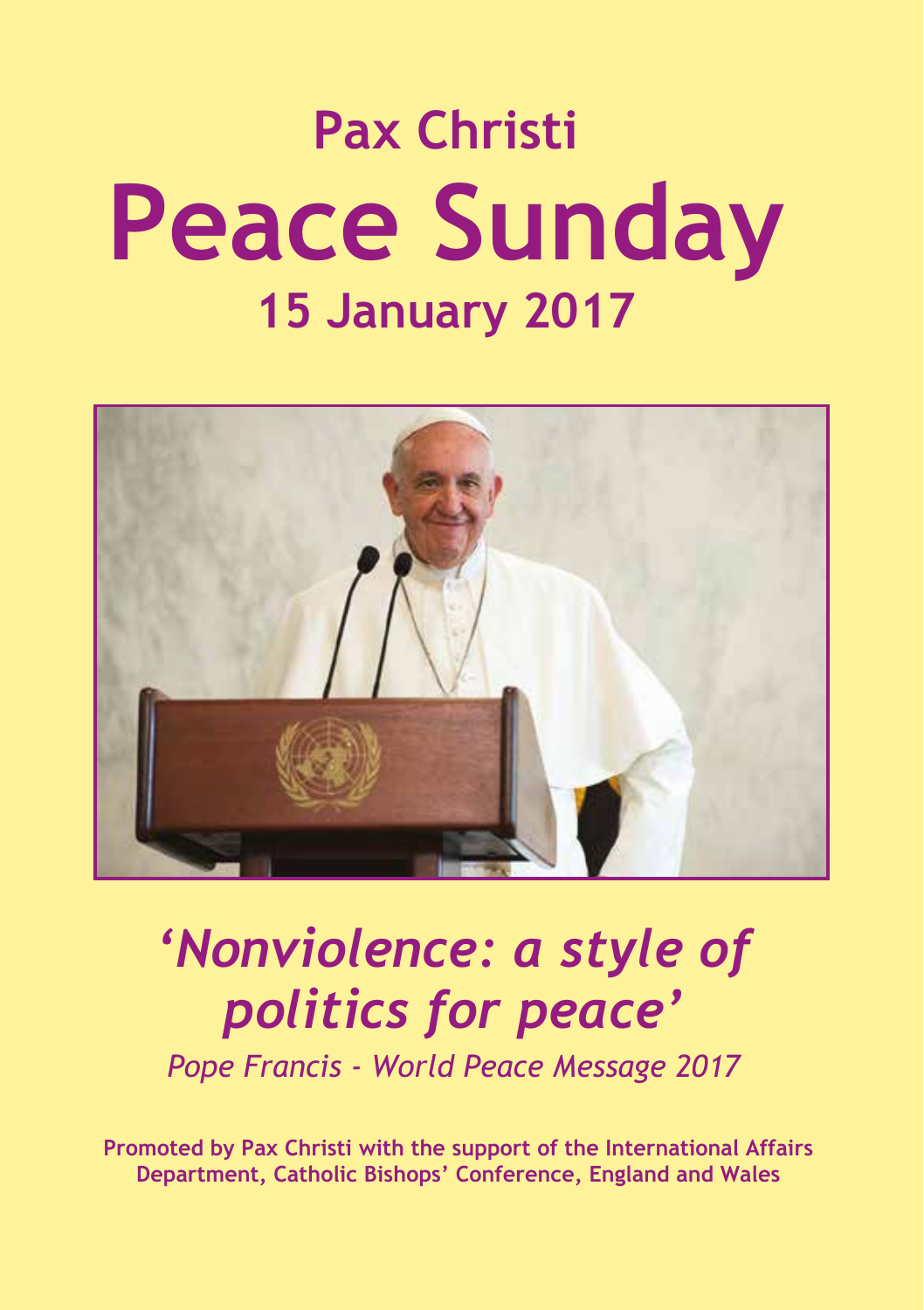## **Ideas to help the celebration of World Peace Day in your parish**

#### **Before Peace Sunday**

If you have a **Pax Christi parish contact** or **Justice and Peace group** in the parish, enlist them in helping to prepare for the day. Invite them, and those who prepare **liturgy/children's programmes**, to use the materials in the booklet. These resources can help you prepare a Mass, vigil, or holy hour for peace.

The week before Peace Sunday **(Sunday 8 January)** put a notice in your **parish newsletter/website** to remind people of the day and theme. Make a link to the Pax Christi Peace Sunday webpage.

Arrange for the **Pope Francis prayer card** to be given out on Peace Sunday.



The **Week of Prayer for Christian Unity** is celebrated between 18-25 January and the theme for 2017 is *Crossing Barriers. (cf.2 Corinthians 5:14-20)*. This is an ideal theme to link with Peace Sunday and we have incorporated a prayer from the Week in these materials. More here: tinyurl.com/jaazonj

This booklet provides resources for

more than one day. Make January 2017 the time when you begin a whole period of reflection and exploration about living Gospel nonviolence in your parish. (see page 18)

#### **Please consider taking a collection to support the work of Pax Christi, the International Catholic Movement for Peace.**

#### **Your help is essential to us.**

All written materials may be reproduced with acknowledgement. They are also available on the Peace Sunday page of our website *www.paxchristi.org.uk. www.paxchristi.org.uk*

© Fr Rob Esdaile for liturgy and scripture reflections. Cover photo of Pope Francis at the United Nations, 29.9.2015 © *L'Osservatore Romano* Photographic Service. p.6 Stained glass by Paul Quail in St Augustine's Church, London N4. p.13 photo courtesy of Operazione Colomba, Rimini.

*The 50th World Day for Peace, with the title, Nonviolence: a style of politics for peace, will be observed in England and Wales on 15 January 2017, the 2nd Sunday of Ordinary Time (Year A). The readings for the Sunday Eucharist are Isa 49.3, 5-6; Psalm Ps 39.2, 4, 7-10 (resp.v. 8-9); 1 Cor 1.1-3; Jn 1.29-34.*

## **Introduction to the Liturgy**

The Bishops of England and Wales invite us to keep this Sunday as a day of prayer for world peace and to reflect on the theme Pope Francis has chosen for the annual World Peace Day: *Nonviolence: a style of politics for peace.* We'll explore that theme in our Mass today, but let's begin with that first word in the title, 'Nonviolence', and use that as the basis for our examination of conscience and acknowledgement of fault. How often do we actually express in our own lives what St Paul wishes for the Church of Corinth in today's second reading – namely, 'grace and peace'? And what do we actually do in the face of the violence in the world around us – respond with more violence (of thought, or word, or even deed)? Or does Christ show us a better way and give us something urgent and important to say to our neighbours?

Lord Jesus, who teaches us how to love. **Lord have mercy.**

Christ Jesus, who refused to hate your enemies. **Christ have mercy.**

Lord Jesus, who bore all our violence in your body on the Cross. **Lord, have mercy.**

#### **Introduction to the Readings**

#### **First Reading** *(Isaiah 49.3, 5-6)*

The Servant of God, in the Prophet Isaiah, discovers two things: the fact of his calling - the heart of his God-given identity; and the intention of the One who sends him – to spread salvation to the ends of the earth. The Servant of God cannot be true to himself without being true to that vision. And salvation can never be spread through the barrel of a gun or through threat of violence.

#### **Second Reading** *(1 Cor 1.1-3)*

St Paul begins his First Letter to the Corinthians with a reminder of how the Gospel transforms every human community. It creates communion, making us belong to each other. And it demands a transformation of our way of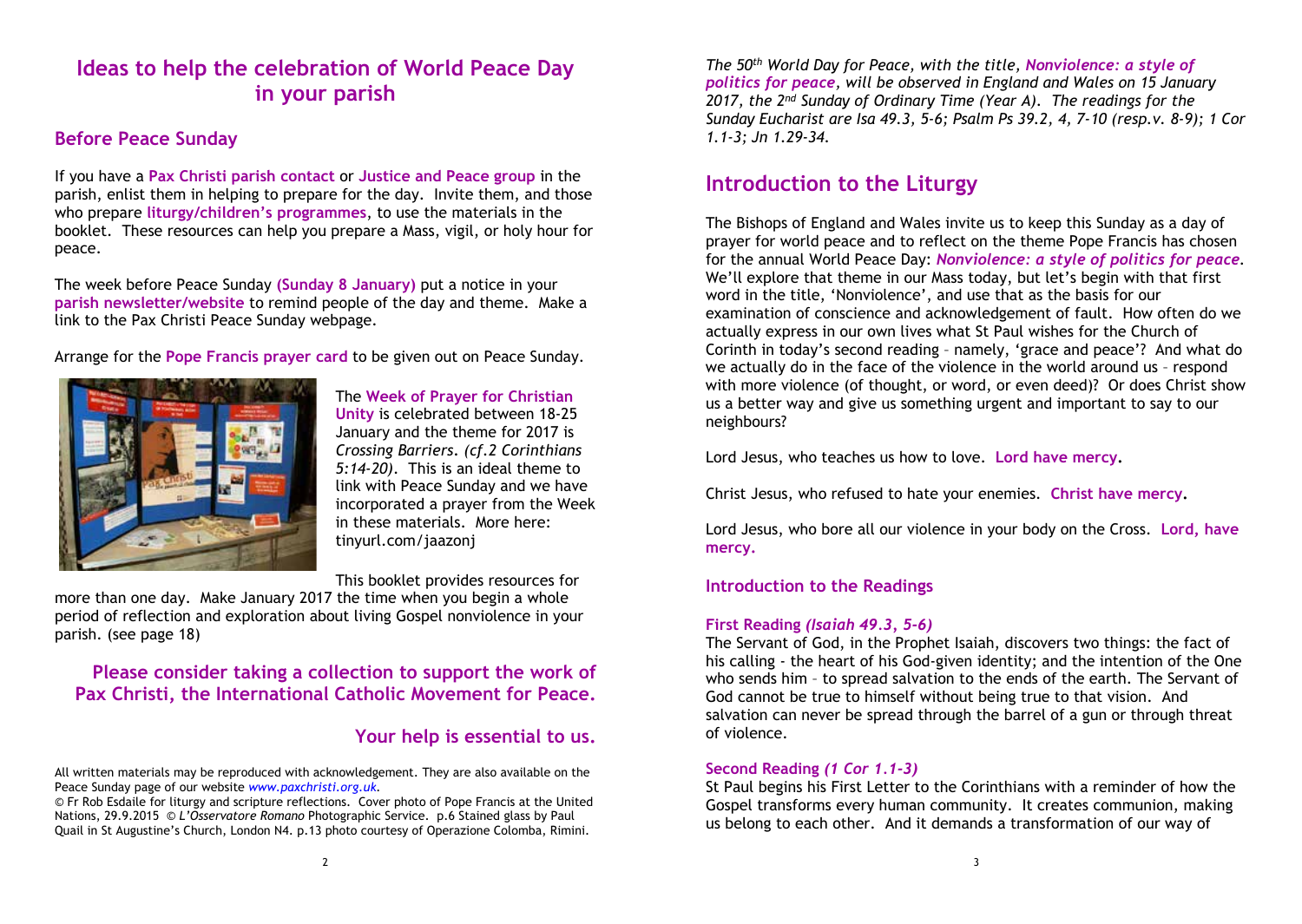living, so that we may truly live as saints, bearers of the grace and peace Jesus came to bring.

#### **Gospel** *(Jn 1.29-34)*

If you, like John the Baptist, were commanded to point out Christ in the crowd, what would you look for? What would you point to? John looks for the action of the Spirit, the Dove of Peace descending and remaining on a life which makes sense in itself and offers meaning to others. And his eyes settle on a poor pilgrim, vulnerable, humble, unarmed. Before we can proclaim salvation today, we also have to look to the Crucified and Risen Jesus, the defenceless lamb who laid down his life for all.

#### **Homily Notes – First Reflection**

I'm afraid that there was a terrible act of violence performed here in church last Sunday. The Body of Christ was torn in two – just like every time you've ever been to Mass. But at the same time we celebrated his magnificent rejection of violence. We all prayed, *'Lamb of God, you take away the sins of the world, have mercy on us [and] grant us peace,'* proclaiming that *this* brokenness uniquely brings healing, mercy and peace.

Of course, the gesture of breaking the bread wasn't originally accompanied by those words. The breaking happened at the moment Jesus said: *'This is my body. Take and eat ...'* And then, if it was typical Mediterranean flatbread which he held in his hands, there was a gradual slow tearing apart of the loaf. Jesus is telling his friends: *'This is what's going to be done to me tomorrow. This is how much they hate me'.* And we know what happened next. They sang psalms of thanksgiving. They crossed the Kidron valley. He prayed, surrounded by his sleeping disciples. And then they ran away, while the Temple authorities and the Roman administration did their worst.

That's half the picture – the *passive* part, what was done *to* Jesus. But alongside that there's Jesus's *action*. He didn't run away. He stopped his disciples from fighting to save his life. He didn't hit back. He refused to hate, but prayed: *'Father, forgive them, for they don't know what they are doing'.* He broke the cycle of violence, retaliation and resentment which looms over our human history. He surrendered his body to his torturers. More importantly, he surrendered his Spirit into his Father's waiting hands. And the Father raised him up, turning his death into life for the world.

That's our Christian claim – and all of it is captured in that breaking of the bread and sharing of the cup. Here, in the cruellest brokenness is wholeness found. Here, in the pouring out for the many of Jesus' lifeblood, is the New

Covenant of Peace and the in-gathering of the nations into God's Kingdom. Here is universal communion proclaimed and begun.

All of which makes it deeply puzzling why we Catholics are usually so addicted to violence. Our attitudes to war and peace are scarcely different from those of our non-believing neighbours. We presume the unfortunate inevitability of armed conflict. And we lose little sleep over the fact that, over the course of the last decade, the UK has sold more weapons than any other country apart from the USA, and sold two thirds of those weapons to the Middle East, which needs weapons imports about as much as it needs oil imports. There was scarcely a murmur from the pews over the parliamentary approval of replacement of the Trident nuclear submarines last July or our new Prime Minister's stated willingness in that debate to launch these weapons of mass destruction. The growing use of drone strikes for targeted assassinations in other sovereign territories does not seem to disturb us overmuch, either... It all seems rather a long way from the greeting which St Paul extends to the Christians of Corinth in our second reading today: *'May God our Father and the Lord Jesus Christ send you grace and peace'.* That's what the Apostle thinks Jesus came to bring: *grace and peace*. Indeed, that offer *is* the Gospel.

So what about us, as followers of Jesus? What do we bring to our world? Pope Francis challenges our acceptance of violence as 'a fact of life' with the theme he has chosen for this year's *World Day of Prayer for Peace*, which we celebrate this Sunday in England and Wales: *'Nonviolence: a style of politics for peace'.* At one level, maybe Pope Francis is simply making the point that violence doesn't work as a form of conflict resolution. And why would it? *'War brings on war! Violence brings on violence!'*<sup>1</sup> he says. Most of the countries which have been the focus of war-fighting in this Third Millennium are simply failed states now, their infrastructure trashed, their people turned into refugees, their civic society destroyed. Think of Afghanistan, Iraq, Syria, Libya, Yemen, South Sudan...

Maybe, though, we need to go further. Instead of talking about the conditions that might allow us to wage a *'Just War'*, perhaps it's time to start focusing on what would make for a *'Just Peace'*. It's time to start drawing on the memory of the ways in which Christians through the ages have rejected violence and worked for peace – whether we think of ancient saints, like St Martin of Tours and St Francis of Assisi, or more recent figures like Blessed Franz Jägerstätter (executed as a conscientious objector by the Nazis), or Blessed Oscar Romero (assassinated for his championing of the

<sup>1</sup> Pope Francis, Angelus Address, August 31, 2013. See also quotations from previous popes in Pontifical Council for Justice & Peace, *Compendium of the Social Doctrine of the Church*, n.497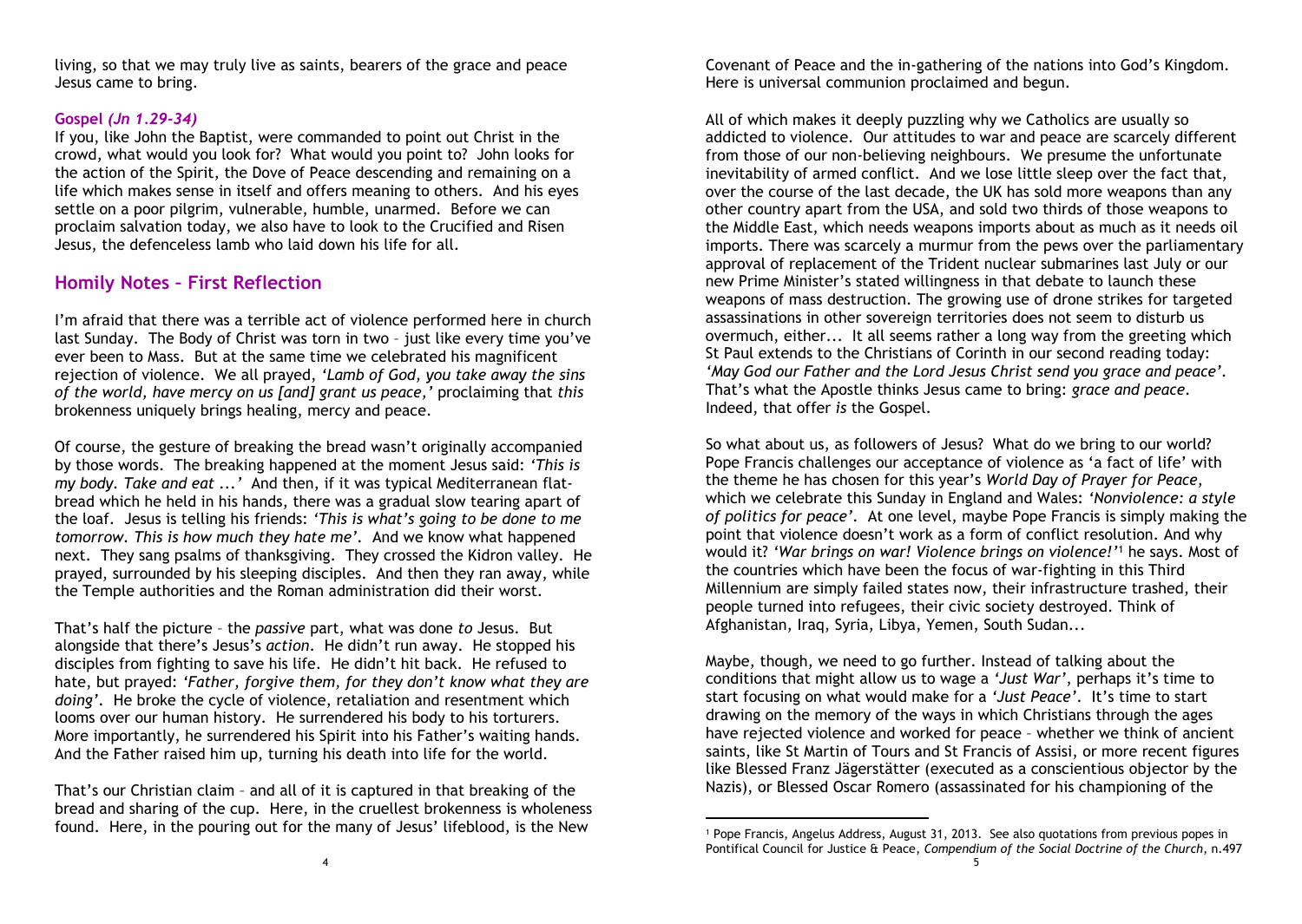rights of the poor). It's time to explore how we can transform Jesus' most basic instruction to his followers, *'Love your enemies!'* into a practical programme of acts of reconciliation, and the creation of spaces of dialogue and friendship that reach across all the barriers and brokennesses of our world. Fundamentally, it's time to look again at the broken host at our Sunday Eucharist and to recognise there the grace and peace that we need in order to heal the wounds of war and hatred.

#### **Homily Notes - Second Reflection**

Have you ever waited at an airport or at a railway station for a loved one to arrive, especially when it's been such a long time since you last met? Or have you been to meet someone you have never met but have only seen in a photograph? Or someone you have only ever spoken to by phone? There's that little flutter of anxiety: Will I recognise them? Will they recognise me? What if they walk right past? What if I'm waiting in the wrong place?

Maybe that gives us a way in to understand the predicament of John the Baptist in today's Gospel. There he is in the wilderness, with a sea of people swirling around him, all wanting baptism. But welcome though they may all be, they're not the ones he's really looking for. He knows there's someone else. So he waits, patiently and impatiently, in the desert. In fact, all he knows is that he will know when he shows up: *'I did not know him myself,*



*but he who sent me to baptise with water had said to me, "The man on whom you see the Spirit come down and rest is the one who is going to baptise with the Holy Spirit"'.*

The question we face on this Peace Sunday is: are we in the right place to recognise Christ when he shows up? Which means asking ourselves and each other: where can we see the Spirit descending and coming to rest in our day? Where is the Dove to be found, the symbol of peace, the sign of God's active presence in our midst – *'the Lord, the*

*Giver of Life, who has spoken through the Prophets'* (as the Creed puts it), the One who inspires all true love; the Advocate, the Comforter, the Bond of Communion who heals all divisions?

An ability to discern the presence of the Spirit is an essential part of the life of the Christian disciple. And the point of all our formation of the young

ought to be to equip them to listen to the voice of the Spirit, in their heart, in the Scriptures, in the worshipping community and in the events of daily life. But attentiveness to the voice of the Spirit becomes particularly important in our world which is so riven by conflict and division. Pope Francis has spoken of the many armed conflicts around the globe as constituting *'a Third World War in instalments'*. Think of Syria and Libya and the flood of refugees unleashed as a result of a heady mix of internal repression and external aggression. We have to ask insistently: Where is the dove of peace to be seen today? What is the Spirit saying to the Churches – and to all men and women of good will?



Einstein said that insanity is keeping on doing the same thing again and again and expecting different results. And we keep on throwing weapons at the problem of military conflict. How, logically, can that achieve the effect which we as Christians seek – reconciliation, a world at peace? It doesn't make sense, but it seems that we just don't have the

imagination or the will to seek another way. And part of the problem might lie in our own Christian theology.

We have a long history of ethical reflection on what might constitute a *'Just War'*. The intention was certainly a very good one – limiting both the grounds for warfare and the effects on the innocent of such armed conflict. But unfortunately it gave the illusion that there can be such a thing as a *good* (or even a *holy*) war. Modern warfare does not respect the rights of noncombatants, either directly (because many bombs are inherently 'weapons of mass destruction', due to their sheer force) or indirectly (as the flows of refugees across our continent testify). There is no good war. It is always a terrible failure of the human spirit.

So now Pope Francis is calling us to switch our attention, from defining *'Just War'* to identifying what would allow *'Just Peace'* to break out. That's the import of his message for the World Day of Peace, which we celebrate in England and Wales today. He calls for *'Nonviolence: a style of politics for peace'*. That means both setting up new (often difficult) international conversations between competing nations and learning new ways of undertaking such conversations, drawing on the various successful examples of conflict resolution around the world – which always involve people at grassroots level, as well as the great and the good jetting in for conferences.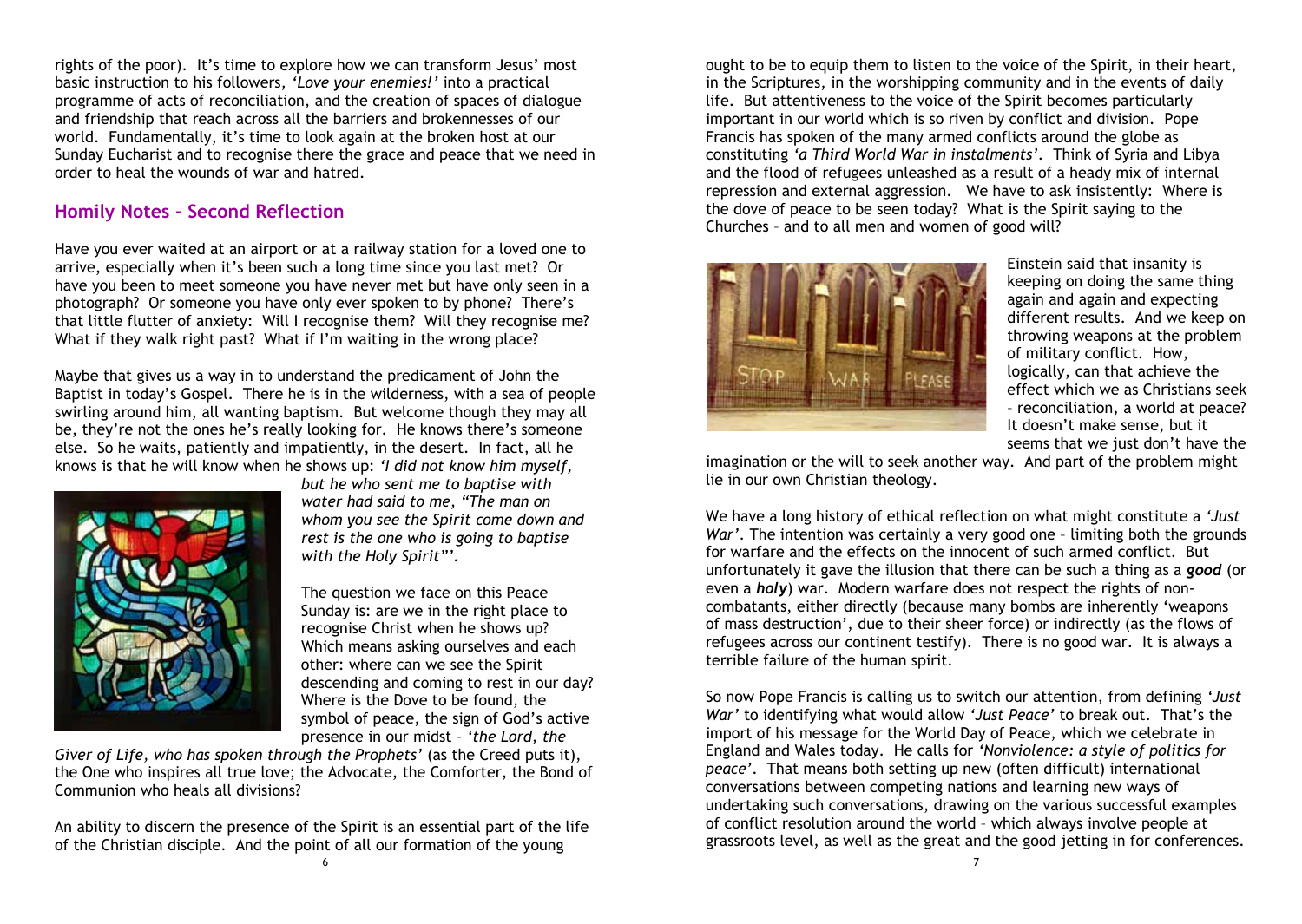It means rethinking our own way of doing politics domestically – and our own way of talking about those we disagree with. It means our own willingness as Catholic Christians to get involved in politics and to speak up against the easy resort to violence as a 'solution' to conflict. And, above all, it means our profound personal change of heart, rooted in prayer to One whom the Baptist called 'the Lamb of God', that wonderful description of our vulnerable, defenceless and nonviolent Saviour. We must ask once again: where is the Dove of Peace to be seen; where is the voice of the Spirit to be heard in our midst today?

## **Prayers of the Faithful**

**Priest:** It is Christ who is the Light of the Nations, and he asks us to bring that light to places of shadow and darkness. Let us pray for ourselves and for the world in which we are his witnesses. The response to each intercession is: **Christ, be our light**.

That Christ may open our eyes to see where the Spirit is at work in our world today, opening up new paths of peace and hope.

Let us pray to the Lord: **Christ, be our light.**

For our own homes, our families, our parish community; that the grace and peace Christ came to bring may reign over us, so that the stranger may find welcome and the hurting may find comfort in our company.

Let us pray to the Lord: **Christ, be our light.**

For the Church, that the divisions opened up at the Reformation may be bridged by a renewed love of God's Word and a deeper understanding of our call to be one. For God's blessing on the forthcoming Week of Prayer for Christian Unity. And for Pope Francis as he leads us on the pathways of peace and unity.

Let us pray to the Lord: **Christ, be our light.**

For our political leaders, that they may seek to find a shared understanding and achieve reconciliation in the face of divisions of every kind. And for our nation, that we may work to achieve a just peace across the world.

Let us pray to the Lord: **Christ, be our light.**

For the victims of warfare: those killed and wounded, those driven from their homes as refugees, those scarred in their memories and in their hearts. Let us pray to the Lord: **Christ, be our light.**

For the Prophets of our day who, like John the Baptist, both name what is wrong and witness to hope; for all who take risks for peace and justice: we ask God's blessing today especially on the work of the international Catholic Peace Movement, Pax Christi.

Let us pray to the Lord: **Christ, be our light.**

Let us commend to God's mercy all who are unwell (especially .....................). that they might be restored to health; and all who have died (especially………………………….). May they dwell for eternity in the light of God's face.

Let us pray to the Lord: **Christ, be our light.**

In a moment of silence, let us place before the Lord our own thirst for peace …

**Final Prayer:** Father, as the Spirit descended like a dove on Jesus, your Son, at his baptism, so grant that the same Dove of Peace may open up paths to a just peace for all today. To you we make these our prayers, through Jesus Christ our Lord. **Amen.**

## **Additional Resources**

## **The Courageous Nonviolence of Jesus**

## **The nonviolence of Jesus is** *not*

**passive** – He did not shrink from conflict: went *to* Jerusalem knowing that he would be killed. (Mt 20: 17-19) **meek and mild** – He stood up to the powerful. **defeatist** – He seizes the initiative, asks, or does, the unexpected. Whose head is on the coin? (Mk 12: 13-17) Rides into Jerusalem on a donkey not a warhorse. (Mt 21:1-11)

## **The nonviolence of Jesus is a positive force** *for*

**healing –** individuals by his compassionate love, humanity by suffering a violent death on the cross with forgiveness.

**restoring** - rejected people to community, sinful people to relationship with God and justice with each other.

**asserting -** human dignity, equality, and access to God's love and forgiveness for those who repent and believe.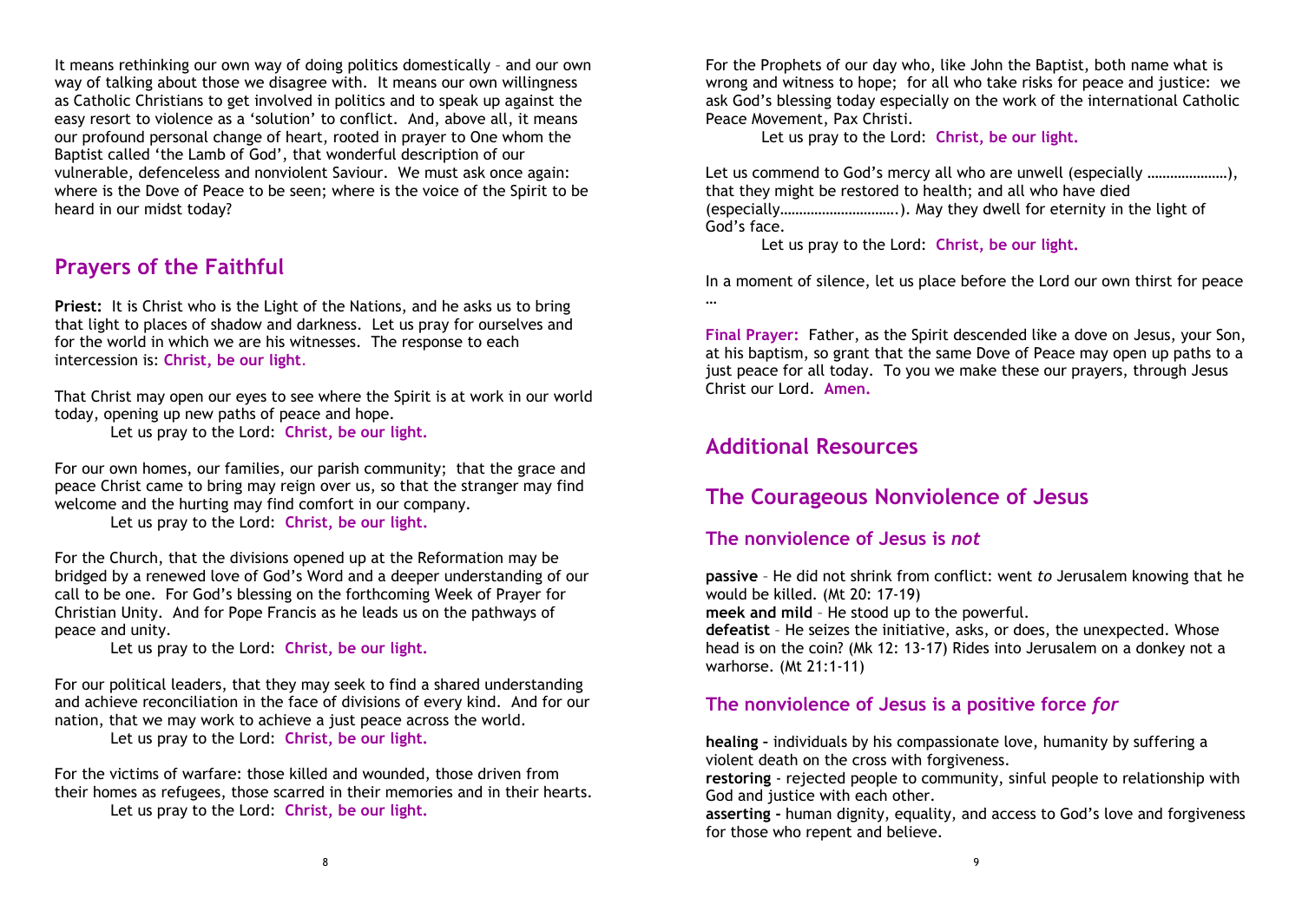## **The nonviolence of Jesus**

**Challenges the culture and status quo** to demonstrate God's inclusiveness

- Jesus related to the presence of God in everyone including those outcast or shunned - prostitutes, lepers, the poor… eating with taxcollectors and sinners (Mk 2: 15-17)
- His message goes beyond the house of Israel. Samaritans shown to be good (Lk 10: 25-37) and grateful (Lk 17: 11-19) Canaanite women's woman'sfaith (Mt 15: 21-28)

#### **Breaks the rules sometimes** to

demonstrate what is important to God

- On the Sabbath picking up grain (Mk 2:23-28) healing the blind man (Jn 9:13-16)
- His disciples not washing hands (Mk 7: 1-13) or fasting (Mk:2: 18-20)
- Speaking to the Samaritan woman alone (Jn 4: 5-42) touching the woman with the haemorrhage (Mk 5: 25-34)

#### **Confronts the powerful**

- Jesus exposes hypocrisy Counting dill and cumin but neglecting justice and mercy; 'You snakes; you brood of vipers!' (Mt 23)
- Exploitation by money-changers his prophetic demonstration provoked the chief priests and scribes (Mk 11: 15-19)
- Speaking truth to power the Pharisees (Mt 21:23-27; Jn 8:3-11) and Roman governor Pilate (Jn 18: 33-40)
- Limits to co-operation render to Caesar *only* what is Caesar's (Mk 12: 13-17)

#### **Accepts suffering willingly, but does not inflict suffering**

- Rejected any retaliation by James and John for insult by Samaritan village (Lk 9:51-56) and use of a sword in Gethsemane (Mt 26: 49-55)
- Armed only with truth and love absolute nonviolence of the cross as way to resurrection
- Jesus knew when it was wise to withdraw from a violent situation: 'he passed through the midst of them and went on his way' (Lk 4:28-29)



## **Stories**

*The stories below could be used in various ways:*

- *as articles for parish newsletters*
- *to enlarge as part of a display in church*
- *for quiet reflection during a prayer service, followed perhaps by the prayer about Witnesses for Peace and Nonviolence (p.14)*
- *to start a group discussion about nonviolence. What nonviolent actions can you pick out in these stories? What nonviolent attitudes underpinned those types of action? What do you think of Gandhi's comment that 'Nonviolence is not a cover for cowardice, but it is the supreme virtue of the brave'? What are the advantages of nonviolence over violence?*

#### **St John XXIII and the Cuban Missile Crisis**

In October 1962 the United States found proof that Soviet missiles had been positioned in Cuba. President Kennedy announced a blockade on Soviet ships approaching Cuba and for a week a nuclear war seemed a terrible possibility. Using every diplomatic avenue behind the scenes, Kennedy asked Pope John XXIII to help defuse the tension. At his weekly audience the Pope delivered this veiled comment: 'The Pope always speaks well of those statesmen, on whatever side, who strive to come together to avoid war and bring peace to humanity'. He sent a message to Moscow appealing for negotiations to continue for the sake of peace. These encouraging signals enabled President Khrushchev to overrule more combative colleagues, withdraw the missiles from Cuba, and portray himself as a dignified peacemaker. Khrushchev later said: 'What the Pope has done for peace will go down in history'. *Source: Peter Hebblethwaite, John XXIII: Pope of the Council,*

*Geoffrey Chapman, 1984, pp 445-448*

#### **Revolution by Candlelight**

In East Germany the Protestant Church provided a unique haven for independent citizens' groups to meet beyond the control of the State. At St Nicholas Church in Leipzig Pastor Christian Führer started regular 'Peace Prayers' in 1982 and the small group persevered despite harassment by the secret police. In 1989 widespread election fraud provoked furious demonstrations across the country. The East German Church Federation called for a democratic multi-party system, economic reforms, a free press and freedom to travel. Thousands now attended Monday peace prayers in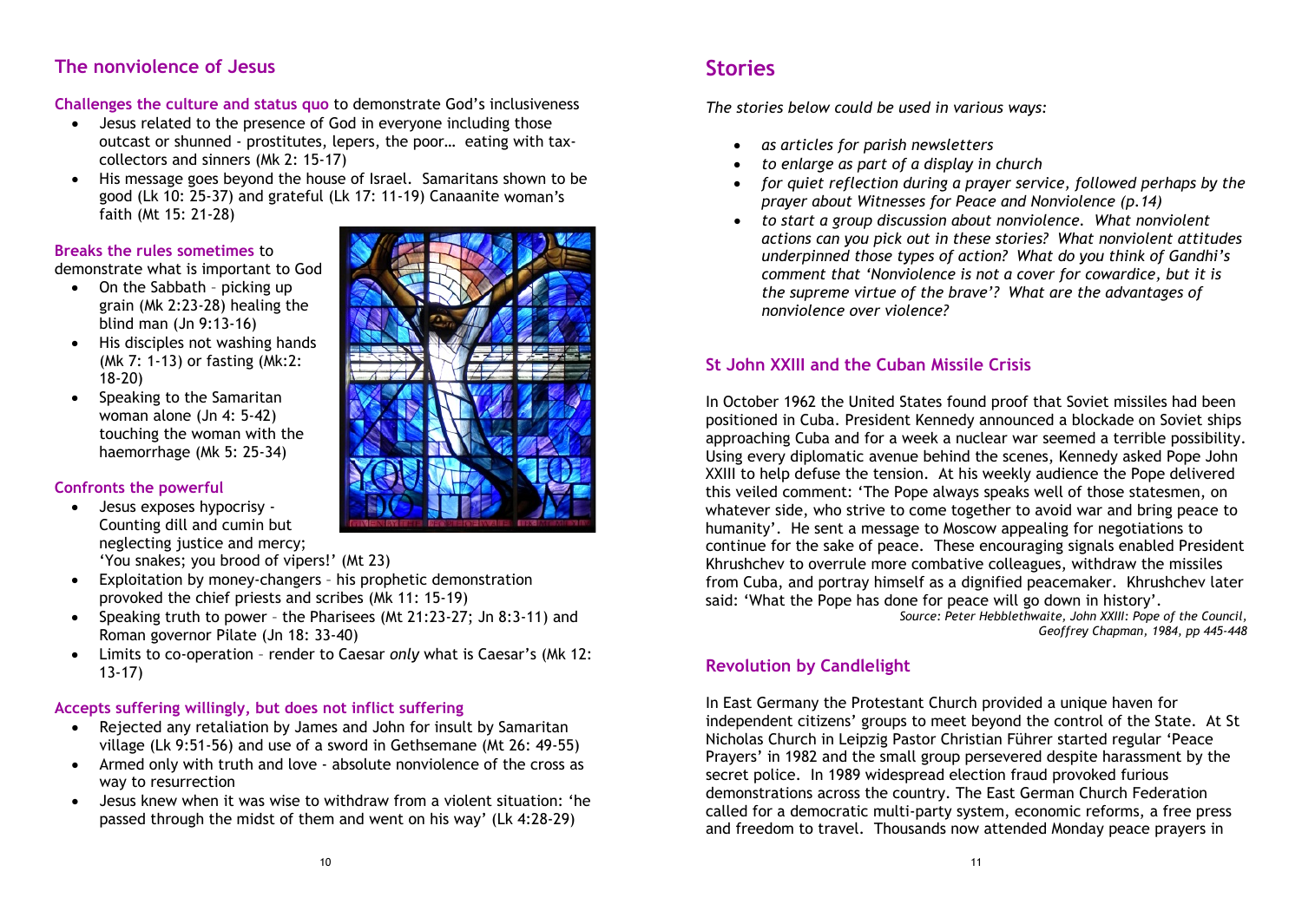Leipzig, where they were urged to use nonviolence. Tension was at its height on 9 October 1989, with thousands of extra Stasi police on the streets, and a bloody confrontation expected. Three citizens' leaders met Communist officials in private and agreed that if the protestors remained peaceful so would the police. After the prayer service 70,000 unarmed people holding lighted candles marched through Leipzig. It was a turning



point. Each week numbers increased as prayer services followed by protest demonstrations erupted all over the country. On 4 November half a million marched in Berlin; on 8 November the entire Communist leadership resigned, and the following night the border between East and West was opened and the Berlin Wall came down.

*Source: Ronald J. Sider, Nonviolent Action, Brazos Press, 2015, pp 95-100*

*left: a section of the Berlin Wall – now a museum piece - outside the Imperial War Museum in London*

#### **Political courage in Northern Ireland**

No one should underestimate the real achievements this [Good Friday] Agreement means... It took enormous courage for many of these politicians (traditional opponents) to sit down together, agree to discard some longheld dogmatic principles and accept compromise and change. It took enormous courage for them to recognise each other's 'identity' and agree to each persons's right to different political aspirations. It took enormous courage to admit that violence is not the way forward and to pledge themselves to nonviolence and democracy.

*Mairead Corrigan Maguire, The Vision of Peace: faith and hope in Northern Ireland, Orbis, 1999, p 121*

#### **Liberian women are tired of war**

For more than 20 years Liberia suffered from brutal civil wars - until a group of women decided they'd had enough. Leymah Gbowee coordinated the Women in Peacebuilding Network in Liberia and brought Christian women together in 2003 to pray and work for peace, soon joined by Muslim women. 2,500 women picketed President Charles Taylor's motorcade every day with signs reading 'The women of Liberia want peace now'. Taylor agreed to peace talks with opposition warlords and a delegation of women then kept vigil outside the negotiations in Ghana. After seven weeks and no cease-fire they escalated their nonviolent protest, forming a human barricade across the doors, so the male negotiators could not leave until agreement was

reached. When security guards tried to arrest the women they threatened to undress - a cultural taboo for the guards to witness. Three weeks later a peace deal was signed. The women went on to work alongside UN Peacekeeping Forces, persuading fighters to hand over their weapons and go back to school. Their voter registration campaign in 2005 increased the proportion of women voters from 15% to 50%. Liberians elected President Ellen Johnson Sirleaf who, together with Leymah Gbowee, was awarded the Nobel Peace Prize in 2011.

*Various sources*

#### **Kenyan Muslims shield Christians**

A group of Kenyan Muslims travelling on a bus ambushed by Islamist gunmen protected Christian passengers by refusing to be split into groups, according to eyewitnesses. They told the militants to kill them together or leave them alone, a local governor told Kenyan media. Some of the Muslim passengers gave non-Muslims headscarves to try and conceal their identities when the bus stopped. One hundred passengers, mostly women, were on the bus at the time of the attack, according to Kenyan officials.

*Various sources: December 2015*

#### **Nonviolent resistance in the South Hebron Hills**

Residents of the South Hebron Hills experience continual harassment from nearby settlements but remain firm in their commitment to nonviolent resistance. Each day they graze their sheep in contested areas and resist settler attempts to drive them from their lands. International volunteers from Operation Dove have maintained a presence there since 2004.



Recently the shepherds, accompanied by the volunteers, were arrested following a nonviolent action during which villagers repaired the road which links At-Tuwani village to Yatta. This is an example of nonviolent resistance and of the importance of the witness of volunteers. The volunteers were quickly released and the shepherds were held for several hours, released only after paying a fine.

*Source: www.tinyurl.com/South-Hebron*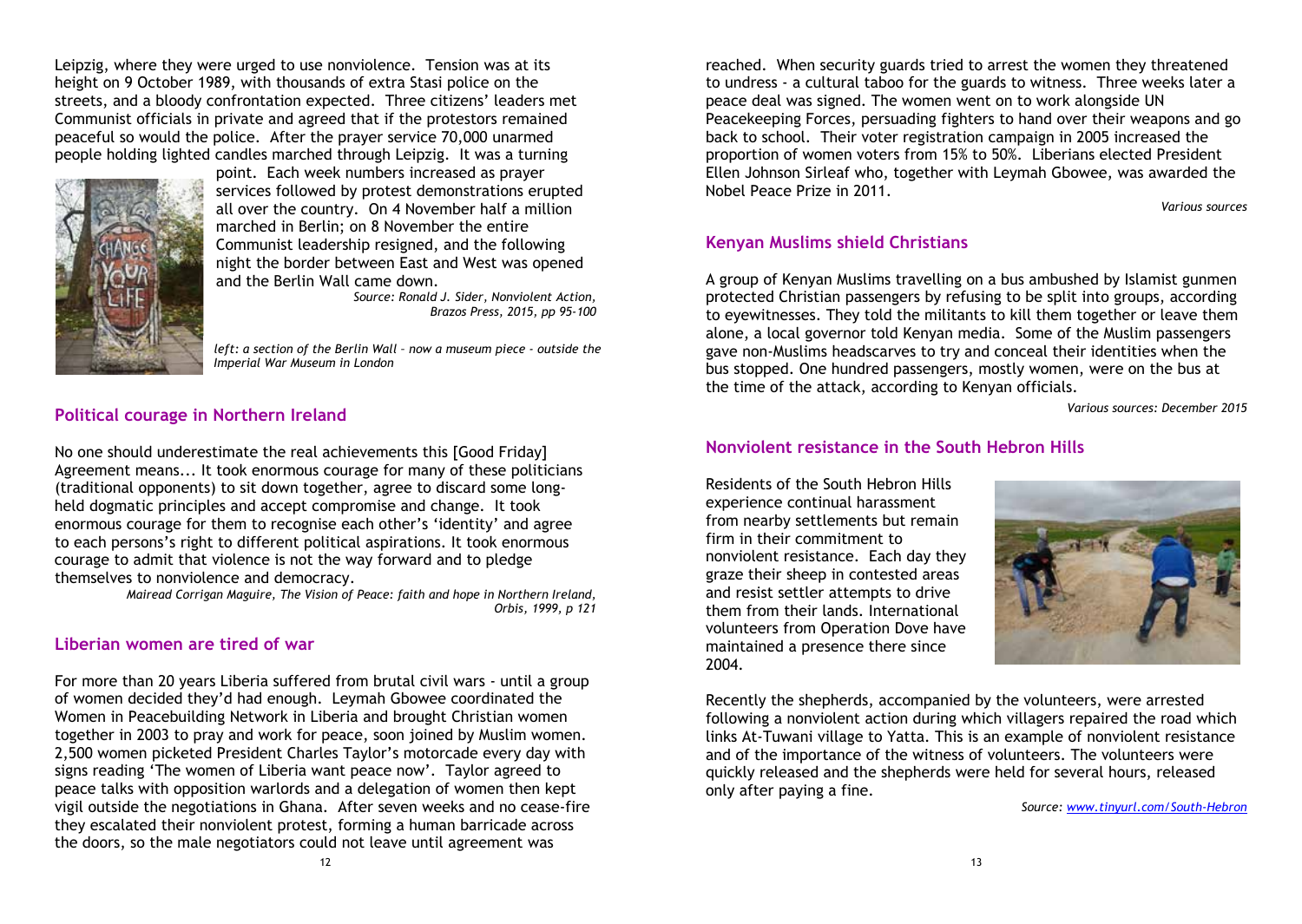## **Prayers**

#### **Witnesses for peace and nonviolence**

| Reader 1 | Loving Creator and giver of all life,                          |
|----------|----------------------------------------------------------------|
|          | We thank you for the many people who have gone before us:      |
| Reader 2 | For those who have lived out Jesus' example of love            |
| Reader 1 | For those who have worked tirelessly to make sure that all     |
|          | people are treated with dignity                                |
| Reader 2 | For those who have taught us how to pray                       |
| Reader 1 | For those who have shown us how to forgive                     |
| Reader 2 | For those who helped us to cross boundaries                    |
| Reader 1 | For those who have tried to live your way of nonviolence       |
| Reader 2 | For those who have lived out your kingdom of justice, love and |
|          | peace                                                          |
|          | $\mathbf{u}$                                                   |

Reader 1 We name them now before you…

*People can be invited to come forward to light a candle and, if they wish, name out loud a person who has been an example of peacemaking for them.*

Reader 1 We know that we do not go alone, for the path is brightened by those who have gone before us. May our lives also be a shining example to others.

**All: Jesus, following your way is not easy. Give us courage, strength and wisdom. Convert our hearts to your way of nonviolence. When we are afraid, help us to remember your words, 'Peace I leave with you, my peace I give to you; but the kind of peace I give you is not like the world's peace'. Thank you for giving us this example and forgive us for the many times we fail. Amen**

#### **Penitential prayer**

*This penitential prayer is taken from a liturgy prepared for the Week of Prayer for Christian Unity 2017. You will need a basket of stones ready and three readers apart from the leader. We have included seven prayers that require stones. You may wish to add others.*

L: As we offer these prayers we bring forward stones that represent our sins and transgressions, those things for which we seek forgiveness. They will form a small wall. The response to each prayer is:

**Forgive us our sins, as we forgive those who sin against us.**

*(Alternatively you may wish to use a familiar sung response.)*

Leader: One stone in our wall is lack of love.

R1: Gracious God, the love of Christ compels us to ask forgiveness for whenever we have failed to love. We humbly pray: **Forgive us our sins, as we forgive those who sin against us.**

L: One stone in our wall is intolerance.

R2: Gracious God, the love of Christ compels us to ask forgiveness for banishing people from our community in the past and for religious intolerance today. We humbly pray: **Forgive us…**

L: One stone in our wall is discrimination.

R3: Gracious God, the love of Christ compels us to ask forgiveness for all forms of prejudice and discrimination against one another. We humbly pray: **Forgive us…**

L: One stone in our wall is religious wars.

R1: Gracious God, the love of Christ compels us to ask forgiveness for all wars that we have waged against one another in your name. We humbly pray: **Forgive us…**

L: One stone in our wall is our indifference to the needs of others.

R2: Gracious God, the love of Christ compels us to ask forgiveness for our closed minds and hearts. We humbly pray: **Forgive us…**

L: One stone in our wall is the abuse of power.

R3: Gracious God, the love of Christ compels us to ask forgiveness for our abuse of power. We humbly pray: **Forgive us…**

L: One stone in our wall is our silence in a world of war and violence.

R1: Gracious God, the love of Christ compels us to ask forgiveness for our not speaking out. We humbly pray: **Forgive us…**

L: Let us pray. Lord our God, look upon this wall that we have built, which separates us from you and from one another. Forgive our sins. Heal us. Help us to overcome all walls and divisions and make us one in you.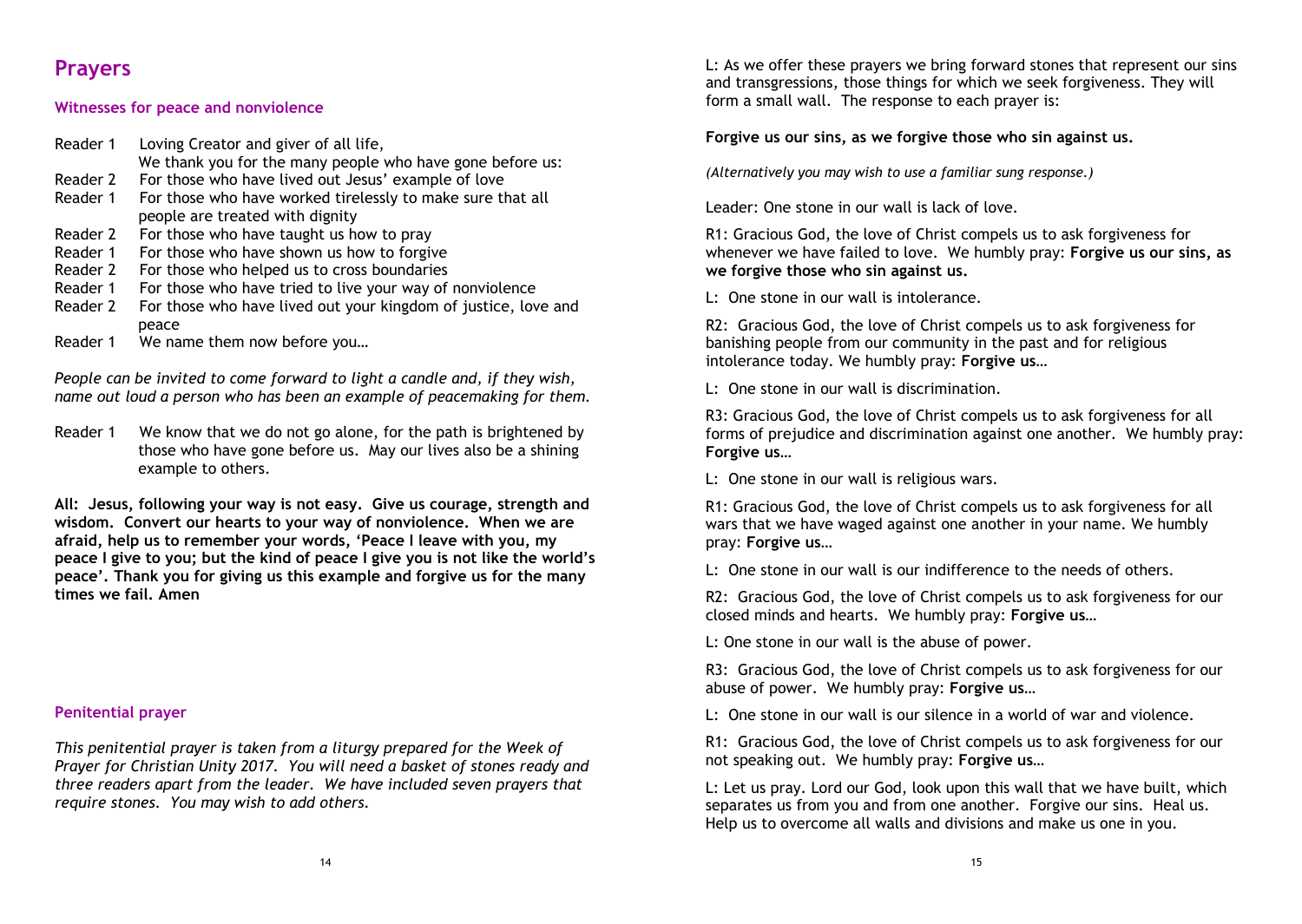## **Activities to help explore the theme**



#### **The two hands of active nonviolence**

This simple action and description could be used as part of a homily, a service or discussion on what active nonviolence seeks to do. (It could also be used with children.)

You will need: a living 'visual aid' of two hands in this position, clear for all to see.

The upright hand is saying to the person involved in the injustice or violence: Stop what you are doing. I cannot accept this behaviour. I refuse to build walls… making it clear that there will be no

cooperation with injustice or violence.

The outstretched hand is saying to the same person: But we need to talk. I believe we can make better choices. I will not reject you. My heart is open to you as a sister/brother… making it clear that you are seeking change and an opportunity to work things out together, not revenge or punishment. *Based on metaphor of two hands, Barbara Deming*

Invite people to try this for themselves, thinking of a situation or time when they have had to confront injustice or violence. What words might they have used in each case?

*Look at the picture on page 10 of a stained glass window in the 16th Street Baptist Church, Birmingham, Alabama. Welsh artist John Petts made the window after hearing that four young girls had been killed when the church was bombed in a racist attack one Sunday morning in 1963. His black Jesus shows the two hands of nonviolence: one stopping the oppression, the other reaching out in forgiveness and reconciliation. The window was donated to the church by the people of Wales.*

#### **What is nonviolence?**

for three voices which could be used during a service or to start a discussion.

Voice 1: What is nonviolence?

Voice 2: It is a strategy for social change that rejects violence.

Voice 3: It is a philosophy of active peacemaking.

Voice 2: It is a spiritual discipline.

Voice 3: It is a pragmatic choice based on what works.

Voice 2: It is an active response to violence.

Voice 3: It is a force more powerful than violence.

(pause)

Voice 1: Why are we talking about nonviolence here in church? Voice 3: Because God's will is for peace. Voice 2: Because God calls us to turn swords into ploughshares. Voice 3: Because God is the source of power. Voice 2: Because God is the source of love. Voice 3: Because God is love.

#### (pause)

Voice 1: Yes, but why are we talking about nonviolence at Mass *today*? Voice 3: Because today is Peace Sunday.

Voice 2: Because Pope Francis has asked us to think about nonviolence.

Voice 3: Because nonviolence offers a style of politics for peace.

Voice 2: Because we need better tools for solving conflicts.

Voice 3: Because nonviolence can turn enemies into friends. (pause)

Voice 1: How do Christians walk the talk of nonviolence in everyday life? Voice 2: By working for justice.

Voice 3: By trusting in God rather than trusting in weapons.

Voice 2: By practising creative and disarming ways of responding to a crisis.

Voice 3: By actively and publicly resisting war.

Voice 2: By building relationships with those who are supposed to be enemies.

Voice 3: By showing more love.

(pause)

Voice 1: What is nonviolence?

Voice 2: The way of Jesus.

Voice 3: A force more powerful than violence.

Voice 2: The way of love.

*adapted from Prayers and Practices of Nonviolence, Mennonite Central Committee Canada, 2011*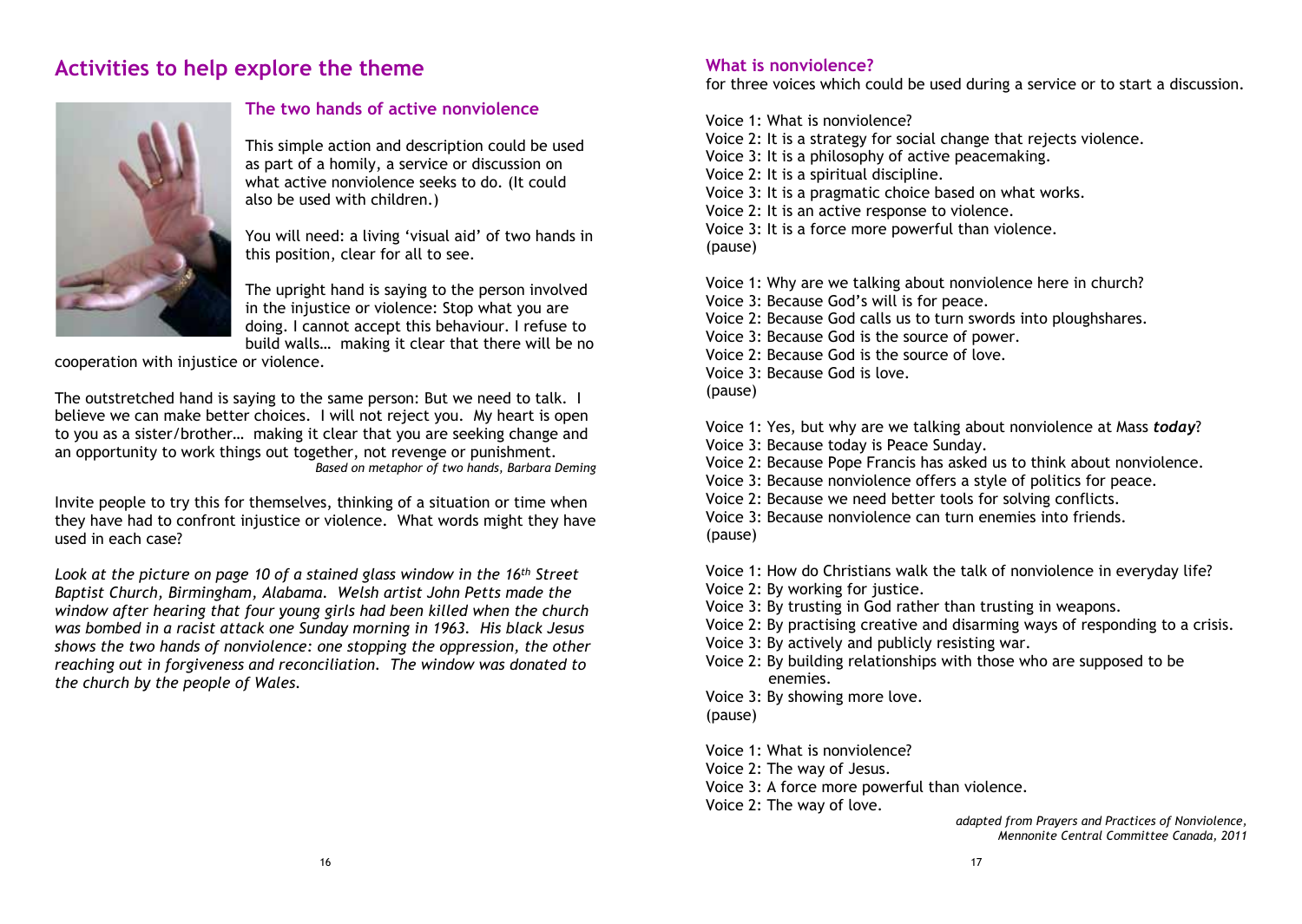#### **Parish Activity**

Engage your parish council, pastoral team and others in reflection on how the community can strengthen its living out of Gospel nonviolence, recognising that peacemaking is an integral part of our daily life that, just like other aspects of our faith life, needs to be encouraged, nourished and resourced.



Use this simple chart to initiate this discussion – perhaps exploring the questions over a series of meetings or enlarging the chart and making it available for others to respond to.

## **Prayers and activities for children**

#### **Nonviolence in action: Mama Zepreta's house**

This story, a drama from Kenya, can be used as an assembly or group activity. It explores positive and nonviolent ways of challenging injustice. tinyurl.com/gwk2axb. It is taken from the *Teach Peace Pack*, produced by tinyurl.com/gwk2axbthe Peace Education Network of which Pax Christi is a member.

#### **Making peace starts with me**

You will need:

- Each line from the prayer below enlarged on a single A4 or A3 sheet
- Coloured paper and scissors for the children to make cut-outs of their own hands
- Coloured pens

**What to do:** If your group is not too large you could take each line in turn and ask the children to say what this means for them. Divide a larger group, giving out one or two of the lines to each smaller group.

This can be used as the basis of discussion. Can they think of how they have acted in one of these ways?

What did it feel like? Has someone responded to them in this way? What did it feel like?

Invite the children to choose the one which means the most to them and to write it out on a hand cut-out which they may wish to decorate too.

These can be gathered and mounted under the heading 'Making peace starts with me'. This could be presented during Mass or displayed clearly for others to see.

At the end of the session use the words as a prayer reflection.

#### **Making peace starts with me**

When I respect myself and other people and keep from saying or doing mean things to others.

When I listen carefully to others, especially when they disagree with me.

When I care about others' feelings and don't always try to get my own way.

When I say I'm sorry and mean it when I hurt another person.

When I forgive others when they hurt me, and don't hold a grudge.

When I find safe words and ways to talk and act even when I'm angry, and try to solve problems peacefully.

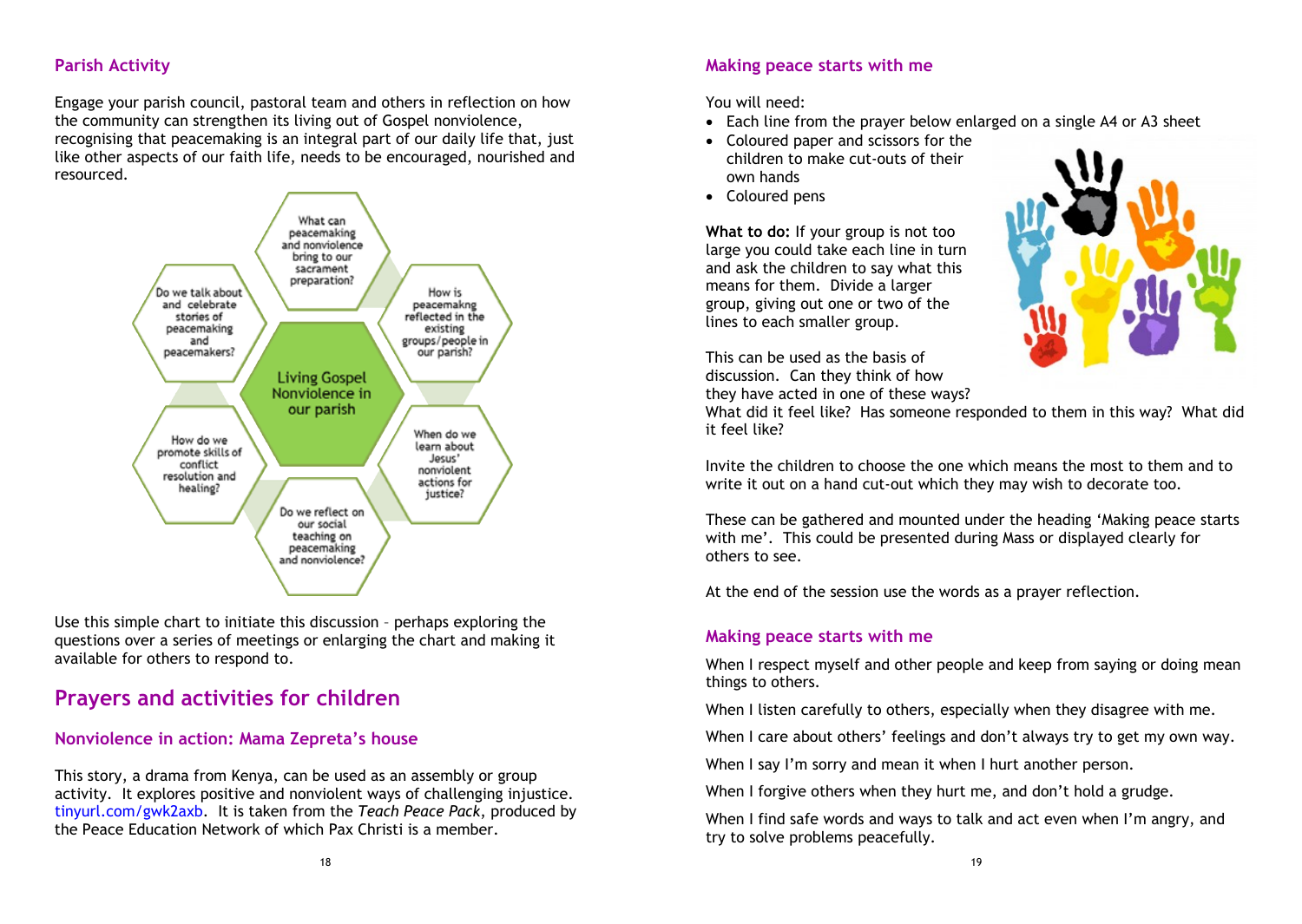When I treat the earth and all living things with care and respect.

When I find fun ways to play and TV programmes to watch that don't make hurting others look exciting or fun.

When I can speak to others when they hurt or use harmful words, and stand up for those who are being treated unfairly.

When I follow Jesus and his way I am on a path to peace.

*Adapted from Institute for Peace and Justice, USA*

#### **Blessed are you peacemakers**

When you speak out against violence. When you stand by those who are hurt or ridiculed. When you listen to those you disagree with. When you give your time and energy to help others. When you try to forgive those who hurt you. When you love and open yourself to others.

*Adapted, Pax Christi, Blessed are the peacemakers*



## **Suggested songs**

*L = Laudate (Decani Music)*

*CH = Celebration Hymnal for Everyone with Supplement (McCrimmons) LHON = Liturgical Hymns Old & New (Kevin Mayhew)*

Peace before us, David Hass, 1987, GIA Publications, Inc. Here I am Lord, Daniel L. Schutte - *L 865 CH 285 LHON 376* You are salt for the earth, Marty Haugen - *L 854 CH 821 LHON 749* All creatures of our God and King - *L 694 CH 15 LHON 103* Peace Child, Bernadette Farrell. Go Before Us, OCP Publications Give us, Lord, a New Heart, Bernadette Farrell - *L 514* A new commandment - *L 920 CH 4 LHON 133* O day of peace, Carl P Daw, jr - *L 900* Lord, make me a means of your peace, John B Foley - *L 899 LHON 449* Who will speak, Marty Haugen. 1993, GIA Publications, Inc.

## **Article for a parish magazine**

#### **'Becoming Prophets of a Just Peace'**

*by Fr Rob Esdaile, Parish Priest of Our Lady of Lourdes, Thames Ditton, Surrey*

#### **A curious monument**

In a little courtyard to one side of St Mary Major's basilica in Rome is a stone cross, perhaps 10 feet high. Nothing unusual about that, perhaps, until you look more closely. The vertical arm of the cross is in the form of an old cannon. The story is that when King Henri IV of France decided to return to the Catholic Church in 1593, the Pope of the time was less than gracious, setting up an inscription to commemorate his 'absolution' from his errant ways. The King felt insulted, so a French prelate retaliated by manufacturing this most military of crosses. Beneath it he too wrote an inscription, the motto of the first Christian Emperor, Constantine: *'In this sign I have my victory.'* The ambiguity was deliberate: If the cross doesn't work, there is always the gun.

#### **In which sign do we have our victory?**

That ambiguity has hung over the Church for the last 1700 years and it challenges us in a new way today. Firstly, because of the sheer power of modern weapons, which no longer lob small lumps of rock across a few hundred yards, but can carry the destruction of whole cities in one warhead a quarter of the way around the world in minutes. Secondly, because of the number of armed conflicts played out in these first decades of the Third Millennium. Pope Francis has called it, *'A Third World War in instalments.'* Think Syria, Iraq, Yemen, Afghanistan, Libya, South Sudan, the Ukraine …

Alarm at this proliferation of violence has provoked the Holy Father to call, in his message for *World Peace Day* (celebrated in England and Wales on Sunday, January 15th, 2017), for *a new style of politics* aimed at building peace and for new way of conducting international relations - with *Nonviolence* as its central tenet. It ought to be obvious that violence cannot heal the wounds caused by violence, and that crushing our opponents by military might will never bring true reconciliation. Yet we seem to have difficulty in grasping that truth. Our theologians and ethicists have laudably devoted their energies to assessing when warfare is *not* legitimate (when other means of conflict resolution have not been exhausted; when those who declare war do not have the authority to do so; when the immunity of noncombatants is not safeguarded; when the evil caused is not balanced by achievement of a far greater good; when there is no prospect of success,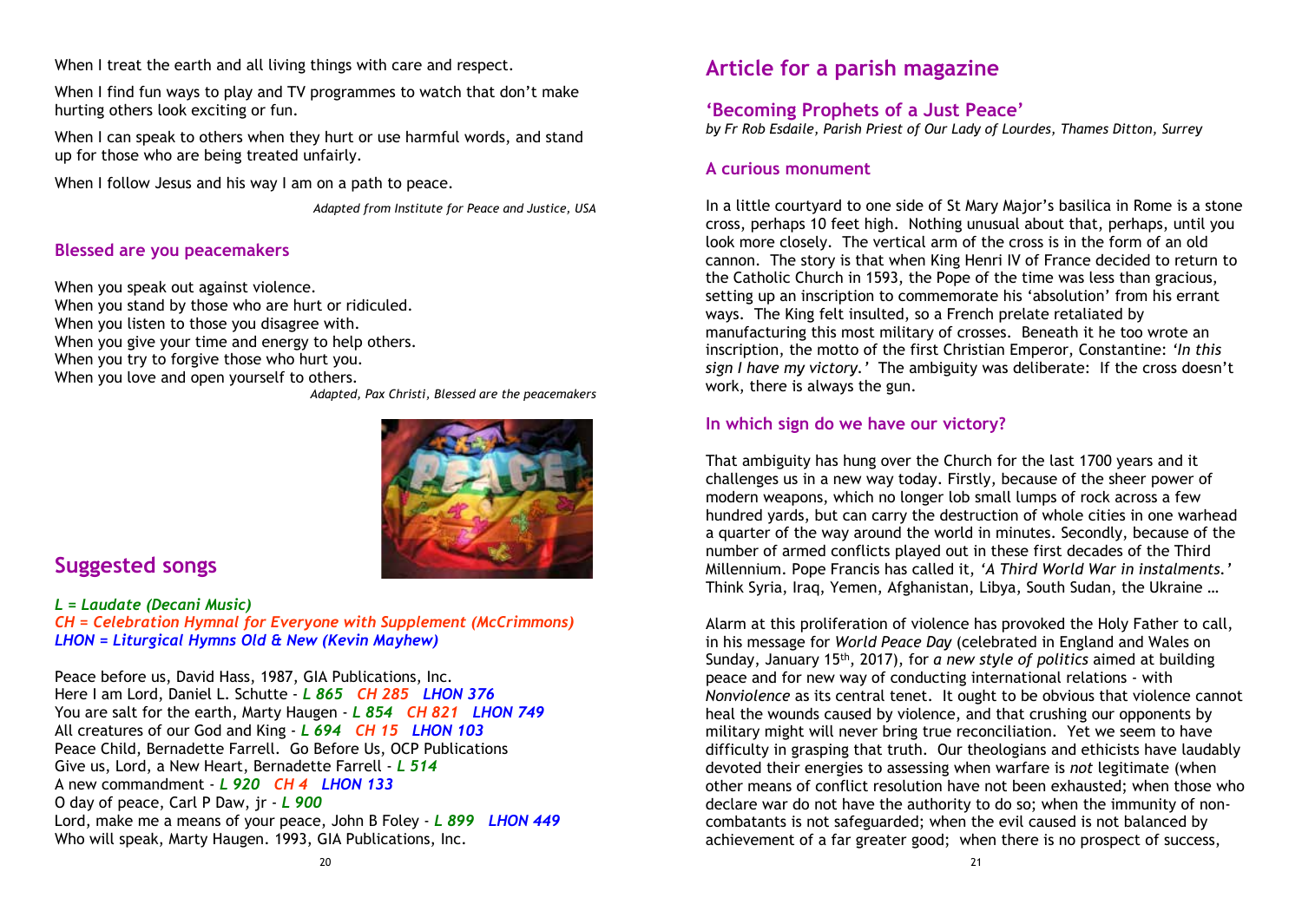etc). But that has left us with the illusion that there *could* be a *just* war, an *okay* war; even a *good* or *necessary* or *holy* war, a war which does God's will.

#### **War No More**

God is love. That is the fundamental Gospel message. And Jesus demonstrably refused to hate his enemies, to retaliate or to seek their destruction. For 300 years nearly all Christians took these two truths for granted, until Constantine lifted the Church out of persecution and set it on the road to power. And then the cross gradually took on the shape of a weapon in many people's eyes – believers and unbelievers alike.

Today the Church is no longer needed by secular power as a prop. That frees us to articulate a different vision; no longer as guardians of a *'Just War'* but as prophets of a *'Just Peace'*. That requires, firstly, our own conversion of heart – letting our basic responses be refashioned by Christ. Next it means reaching beyond the rhetoric of conflict to try to hear the real hopes and fears of our opponents and to identify what we have in common. Then initiatives to promote dialogue must follow, together with measures which can 'de-escalate' tensions and resolve disputes, learning both from recent conflict resolution processes and from our own Christian tradition of peacemaking. And through all of this must run an effort to articulate a vision of the sort of people we want to be and the sort of world we wish to create: how can we make it easier to live together in harmony?

The vision is a radical one. It really does constitute a new style of politics, as Pope Francis has said. The transformation won't be easy. But it's the only path which offers hope to our divided world. Fortunately, we don't need to make that journey alone. There are many others already committed to this new way, in organisations such as the international Catholic Peace Movement, *Pax Christi <sup>2</sup>*, groups which have already developed training and techniques for those who dare to believe that another way is possible besides preparation for war. But our greatest resource is the message and example of Jesus, calling us to love our enemies and to walk the way of peace together. In that sign we have our victory.

## **Useful websites**

Catholic Bishops' Conference of England & Wales: www.catholicnews.org.uk

Catholic Nonviolence Initiative: www.nonviolencejustpeace.net/

Nonviolence & Justpeace Conference: tinyurl.com/Rome-conference-report/

Christian Peacemaker Teams: www.cpt.org/

Nonviolent Peace Force: www.nonviolentpeaceforce.org/

A Force More Powerful: www.aforcemorepowerful.org/



Peace encyclicals and World Peace Day messages: tinyurl.com/encyclicals-messages

Peace Stories: from the Pax Christi international network: www.paxchristipeacestories.wordpress.com/

Teach Peace Pack: www.peace-education.org.uk/teach-peace

## **More resources from Pax Christi**

Nonviolence in Action webpage offers articles, reflections and resources, including a PowerPoint presentation on the Nonviolence of Jesus based on Matthew 5: 38-41 www.paxchristi.org.uk/resources/nonviolence-in-action/

*Nonviolence Works: 60 nonviolent victories*. An exhibition of **1**0 x A3 laminated panels**.** Can be hired from the Pax Christi office. £10.00 per booking includes postage**.**

*Peace People who Changed the World***.** Case-studies of 10 people and their approach to nonviolent peacemaking. £14.99 (please add 20% for postage)

*The Way of Peace: Exploring Nonviolence for the 21st Century***.** Useful resource packed with stories, questions, and quotes. £10.00 (please add 20% for postage)

*Jesus and Nonviolence: a Third Way* by Walter Wink, £6 (please add 20% for postage)

<sup>&</sup>lt;sup>2</sup> Contact www.paxchristi.org.uk or write to Pax Christi, Christian Peace Education Centre, St Joseph's, Watford Way, London NW4 4TY (UK) / 020 8203 4884 / E-mail: info@paxchristi.org.uk